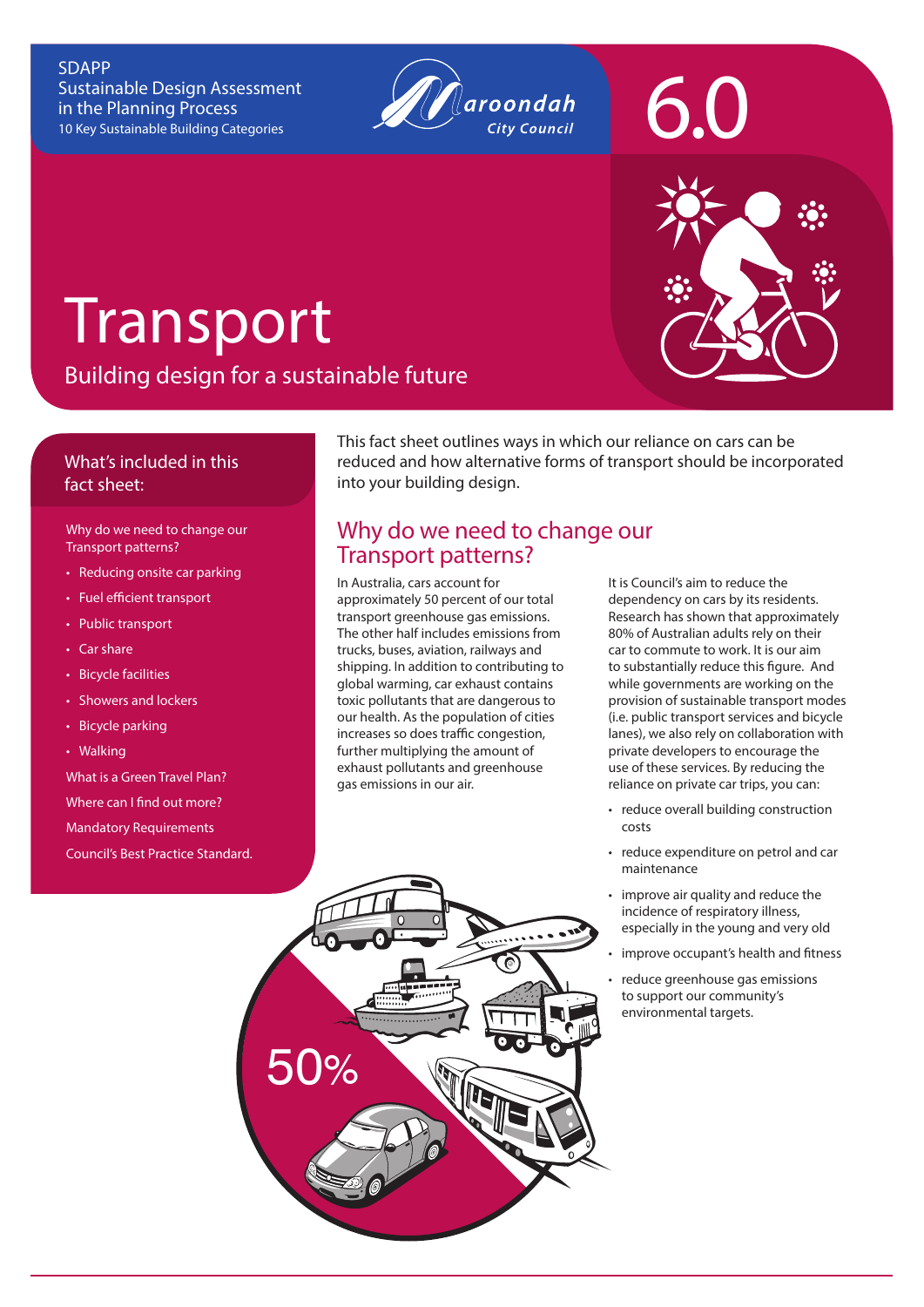# Why do we need to change our Transport patterns?



## Reducing onsite car parking

Reducing onsite car parking can save construction costs as either less space is required, or more space can be used for other purposes (i.e. bicycle parking and storage). In areas with readily accessible public transport and bike routes, Council will consider reducing the minimum number of car parking spaces required.

This is provided that a Green Travel Plan is in place and that sufficient provision for alternative transport modes, such as bike parking and car sharing facilities, has been provided. Contact Council to discuss further details and refer to section 'What is a Green Travel Plan?' on the last page of this fact sheet.

## Fuel efficient transport

In addition to promoting public transport, cycling and walking, allocating onsite car spaces for smaller sized vehicles will assist in reducing greenhouse gas emissions. This is because smaller cars generally generate less greenhouse gas emissions than larger cars.

The same applies for the provision of parking spaces for scooters and / or motorbikes. According to relevant Australian Standards, a parking space for small cars is commonly 2.3m by 5m in size.

Encouraging the use of electric vehicles, powered by renewable energy charging stations, will also support development applications as it assists in achieving Council's sustainable transport goals.

# Public transport

Developments should encourage the use of public transport (tram, train, bus, ferries) by providing annual public transport tickets and informing residents, staff and visitors about nearby public transport links. You can do this by making available signs, maps and public transport information in common areas. What's more, the inclusion of Green Travel Plans in Building Users Guides is an excellent way of making residents and staff aware of their public transport options.

# Car share

An emerging low-cost alternative to car ownership, car sharing is available in 600 cities world wide. Generally, the cars are owned by a company who leases them out to a user for a minimum of 1 hour or for a whole day.

With at least 3 car share companies operating in Melbourne, covering most urban areas, it is a viable option for many residential and non-residential building occupiers.

 The car share vehicles are commonly found in a designated parking bay on the street for access by a range of potential users who live or work nearby. A Car share vehicles may also be located on site in multi-residential or large commercial developments. The space should be located on the site to maximise accessibility on a 24/7 basis to members of the relevant car share scheme (not just the residents or workers within the building). Council recommends confirming the feasibility of an onsite scheme with a car share company before a planning permit application is lodged.

 Every car share space takes about 7-10 cars off the road, reducing transport greenhouse gas emissions. For people who drive less than 15,000kms per year, research indicates that car sharing will save money as opposed to owning a vehicle. And, car sharing encourages more sustainable travel patterns for users who already rely on public transport, cycling and walking. Provision of a car share system within or near a large development, can form an important part of a Green Travel Plan and reduce onsite car parking requirements. Contact Council and local car share companies to discuss further details.

# Bicycle facilities

Bicycle use is growing in popularity, so it's important to offer residents, workers and visitors convenient and secure bicycle parking facilities.

Whilst the Planning Scheme defines the allocation of required bicycle spaces for each building type, these figures represent absolute minimum requirements. Meeting these requirements does not represent a sustainable transport solution. Exceeding the minimum requirement will encourage the use of sustainable transport modes and therefore reduce a development's overall greenhouse gas emissions.

As a rule of thumb, at least one bicycle space should be provided per dwelling for residential buildings. Non-residential buildings should provide spaces for at least 10% of building occupants. To complement this, incorporate appropriate signage to guide bike riders from the entry point to the bike parking area.

Further to bicycle parking for residents and staff, a development should provide visitor bike parking. Residential developments should provide 0.25 visitor spaces per dwelling, offices should provide 1 visitor space per 500m<sup>2</sup> net lettable area. Visitor spaces are best located in an accessible location, sign posted and close to a major building entrance.

## Showers and lockers for staff

In addition to secure bicycle parking facilities, building staff will appreciate the availability of showers and lockers when either using their bicycle to commute to work or walking to work. Office buildings and other workplaces should offer one shower per 10 bicycle spaces and one secure locker for each bicycle space

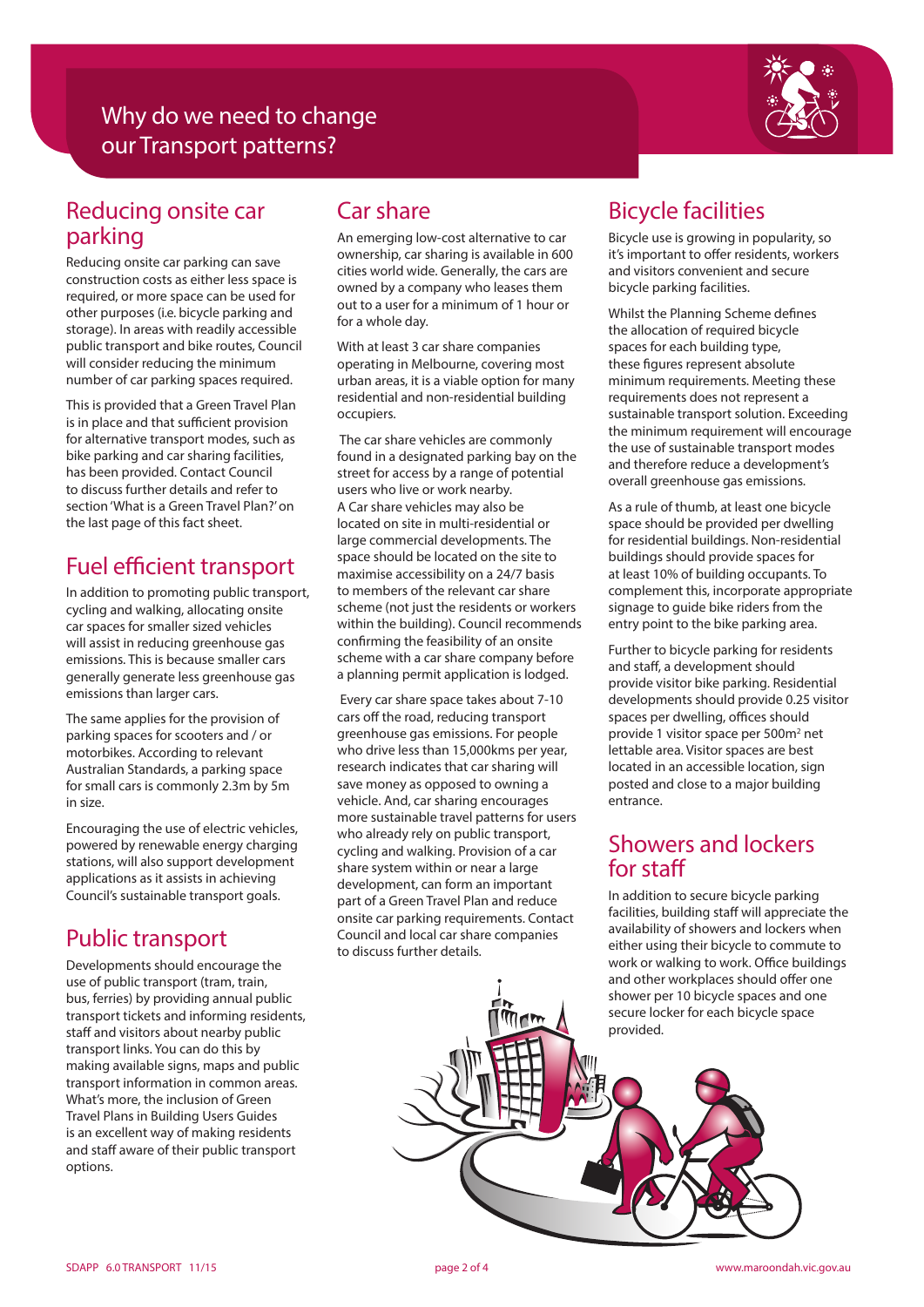# Why do we need to change our Transport patterns?



# Bicycle parking

When designing bicycle parking facilities, it is important to consider their space efficiency, accessibility, security and convenience. Below, we have summarised key design considerations:

- Which style of rails suits the need of the development's users?
- Is there an opportunity to install different types of rails that cater for different user's heights and strength? Children and the elderly, for example, wouldn't be able to use hanging style rails.
- Do the selected rails comply with Australian Standard AS 2890.3?
- Is there enough room to park and remove a bike without bumping into other bikes?
- Is there sufficient access for riders to lock and unlock their bike?
- Is there an opportunity to provide different parking facilities for short term visits and long term storage?
- Are rails securely fixed to floor or wall?
- Can the bike be supported securely and both wheels and the frame be locked to the rail?

In recent years, the bicycle industry has developed a wide range of parking solutions addressing product selection criteria, such as space availability, user preferences and security requirements. The table below provides an overview of the most common bicycle parking systems. For further details, we recommend referring to the 'Bicycle Parking Handbook' from Bicycle Network Victoria and talking to their 'Bike Parking Experts' division

> One car space can usually be converted to 10 to 14 bike parking spaces.

| Parking rail                                                                                                                                                                                                              | <b>Spatial requirements</b>                                                                                                                                                                                                                                                            |  |
|---------------------------------------------------------------------------------------------------------------------------------------------------------------------------------------------------------------------------|----------------------------------------------------------------------------------------------------------------------------------------------------------------------------------------------------------------------------------------------------------------------------------------|--|
| <b>Ned Kelly</b><br>Space effective due to staggered<br>heights and vertical hanging. Front<br>wheel and frame are easily locked<br>and fully supported.                                                                  | • wall mounted or free standing on framing<br>• recommended rail spacing 0.4-0.5m<br>· rails alternate in height; 1.75m and 2.05m (top of rail)<br>minimum ceiling height is 2.2m<br>bicycles will extend up to 1.2m from the wall<br>· minimum access corridor width 1.5m             |  |
| <b>Mona Lisa</b><br>As mounted as part of a car park<br>space (above car bonnet), a useful<br>system for space efficient bike storage.<br>Not useful for short term bike parking.<br>Each rail can store up to two bikes. | • wall mounted<br>• above a passenger car space, mount top of bar at<br>1.8m from floor: for a 4WD allow 2.05m<br>• minimum ceiling height above a passenger car space<br>is 2.3m, above a 4WD space 2.55m<br>• from the wall, one bicycle extends 0.6m, two bicycles<br>extend 0.8m   |  |
| <b>Flat Top</b><br>An indoor or outdoor upright parking<br>system for resident, staff and visitor<br>spaces. Easy to use, accommodates<br>all types and sizes of bicycles. Each<br>rail parks two bicycles.               | • free standing<br>• allow 1.7m in length for parking spaces<br>• mount rails at least 0.4m off a wall or kerb<br>allow for 1m minimum spacing between rails<br>۰<br>allow for 0.7m parking space at the start and end of each<br>row of rails<br>· minimum access corridor width 1.5m |  |
| Anaconda<br>Similar use and benefits to the 'Flat<br>Top' parking rail, Anaconda is a free-<br>standing continuous rail that can be<br>used permanently or temporarily.                                                   | Same as 'Flat Top' parking rail.<br>• 10 bicycles require a parking space of<br>1.7 x 5.4m, plus a 1.5m access corridor                                                                                                                                                                |  |
| <b>Towel Rail</b><br>A space-effective solution for parking<br>single bikes against a wall. Useful for<br>short term parking, accommodates all<br>types and sizes of bicycles.                                            | • wall mounted<br>• recommended rail spacing centre to centre 1.8-2m.<br>• mount approximately 0.7m above the floor<br>bicycles will extend the width of a handlebar (up to 0.7m)<br>ò.<br>from the wall                                                                               |  |